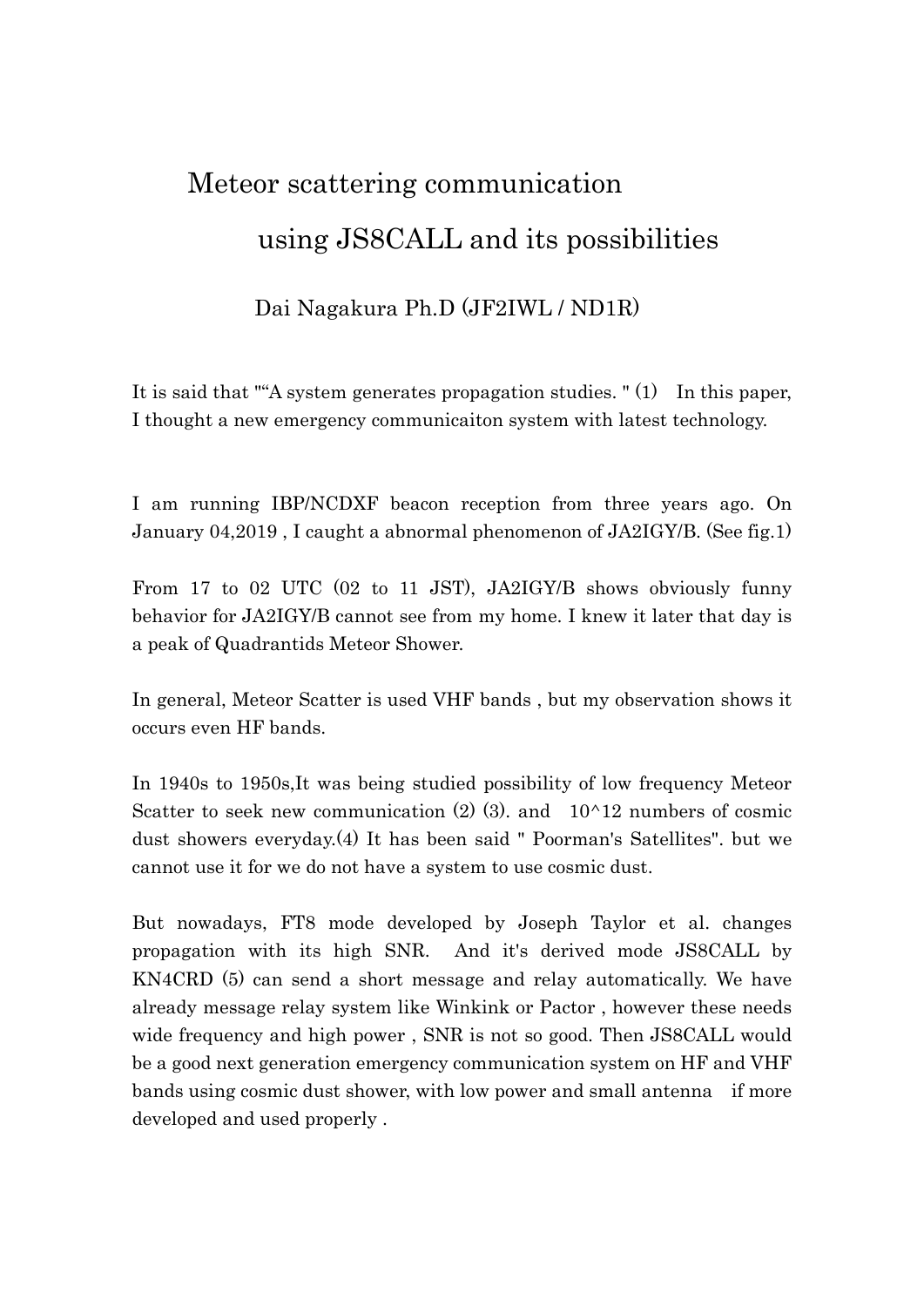

## Fig 1

An abnormal reception of JA2IGY/B Beacon in midnight.